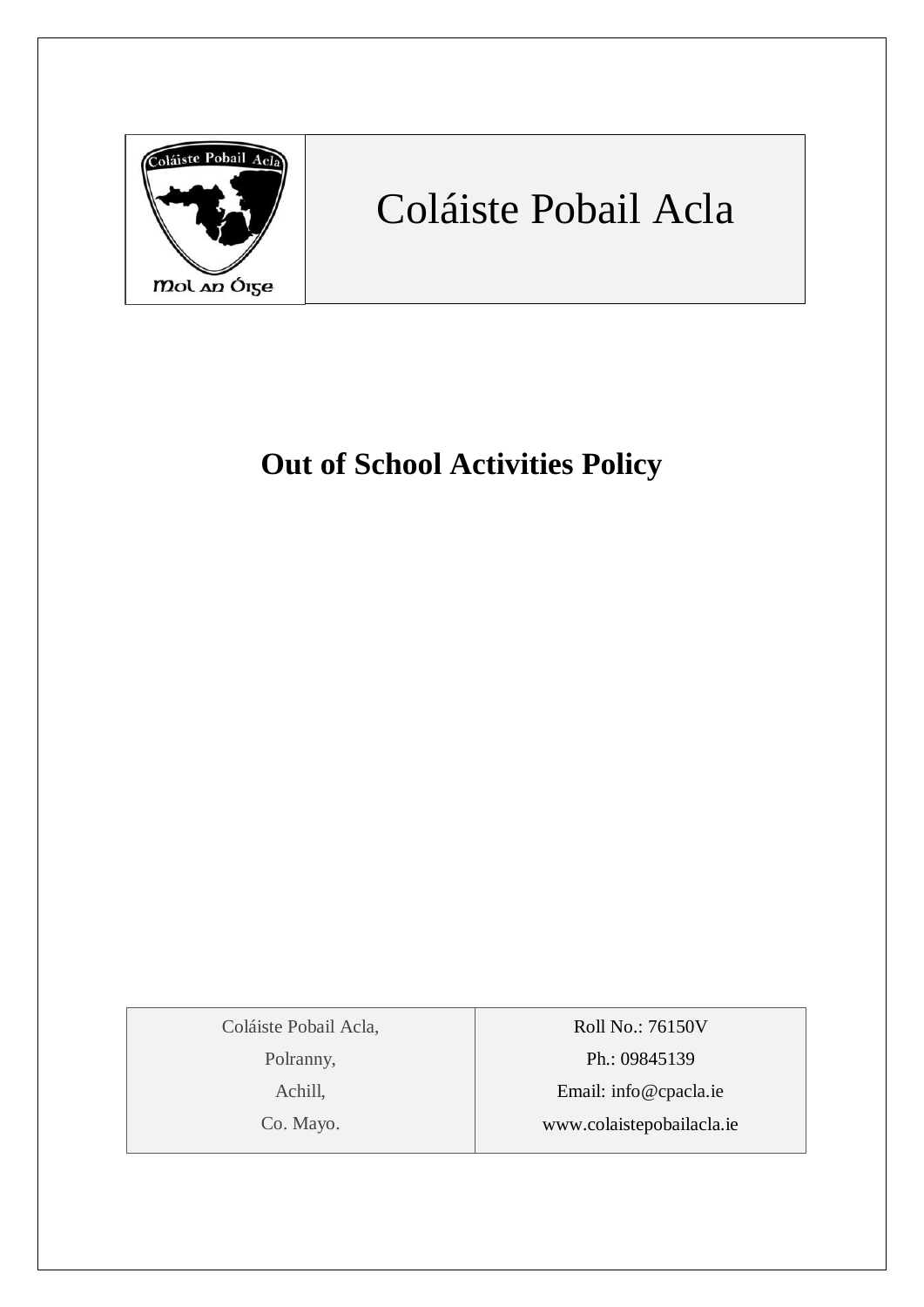# **Contents**

- 1. Policy Statement
- 2. Introduction
- 3. Procedures and Planning
	- 3.1. General Procedures
	- 3.2. Planning and Permission
	- 3.3. Notification and Consent
- 4. Supervision
- 5. School Tours Abroad/Overnight Trips
- 6. Conduct and Uniform
- 7. Health and Safety
- 8. Declaration

Appendices:

Appendix 1 – Acronyms

Appendix 2 – Checklist for School Tours/Out of School Hours Activities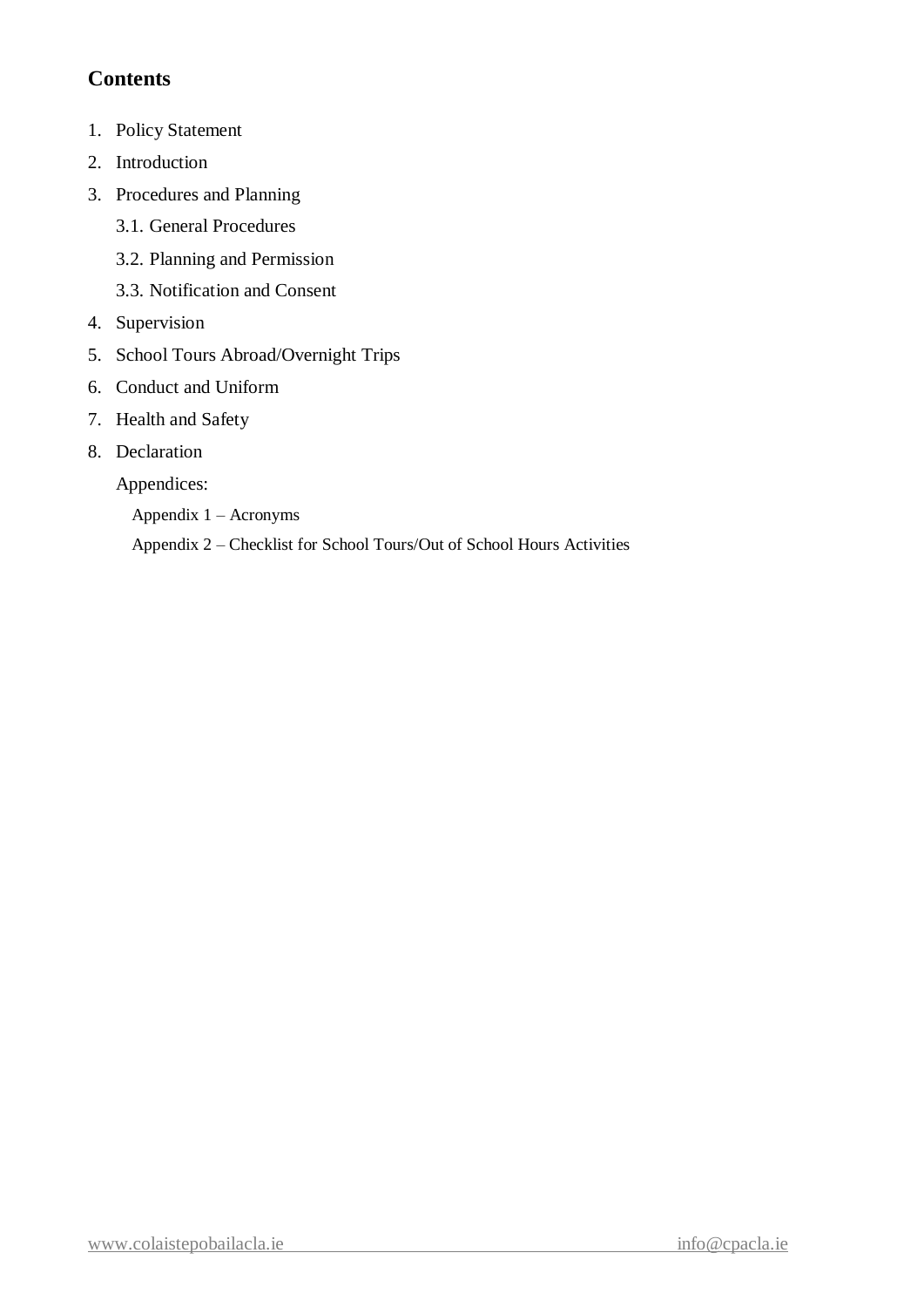#### **1. Policy Statement**

This out of school activities policy was created in accordance with our Mission Statement.

*We strive to motivate our school community to realise its full potential academically, spiritually, physically and emotionally in a safe, supportive learning environment.*

Within our holistic approach to education, we see the provision of a wide range of out of school activities as being vital to allowing our students access as broad a range of experiences as possible. These activities form an essential part of the school's objective of enhancing the full development of the student. They supplement and complement in-school learning and provide opportunities for students to broaden their horizons in ways that would not be possible within the confines of the structured curriculum alone.

#### **2. Introduction**

It is school policy to organise outings for the benefit of students when this is deemed appropriate by the teaching staff, in consultation with the Principal. Coláiste Pobail Acla recognises the benefits of outings to complement normal school work, for educational or sporting purposes.

Some trips/activities are organised as part of the course to be followed in a subject area. Other outings and trips are additional to the curriculum and are not deemed a core activity.

The lengths of trips may vary from a short local visit to a long trip involving staying away for several days.

Coláiste Pobail Acla trips, outings and tours are a privilege reserved for students who meet minimum standards of behaviour while at school. Students who do not meet minimum standards of behaviour, as decided by the Principal, may be refused permission to participate in a school outing, as stated in the Code of Behaviour. The Principal reserves the right to prevent a student from participation in a school trip if, in his/her opinion, the health or safety of the student or other students or teachers is at risk. All school rules and all school policies apply while on school trips. In particular, parents/guardians and students should be aware that permission to travel on a school related activity is conditional on strict adherence to the Code of Behaviour. All students selected for sports teams and who travel as part of a class group represent Coláiste Pobail Acla. The highest standards of behaviour and conduct are expected as a matter of course.

# **3. Procedures and Planning**

#### **3.1. General Procedures**

Coláiste Pobail Acla provides a range of co-curricular and extra-curricular activities which complement the academic work of the school. In line with the school ethos, these activities assist the growth and development of the whole person. To facilitate these activities, certain outings and activities are organized which will necessitate students travelling outside the school in groups, and on occasion staying overnight at other locations. These outings require the presence of staff members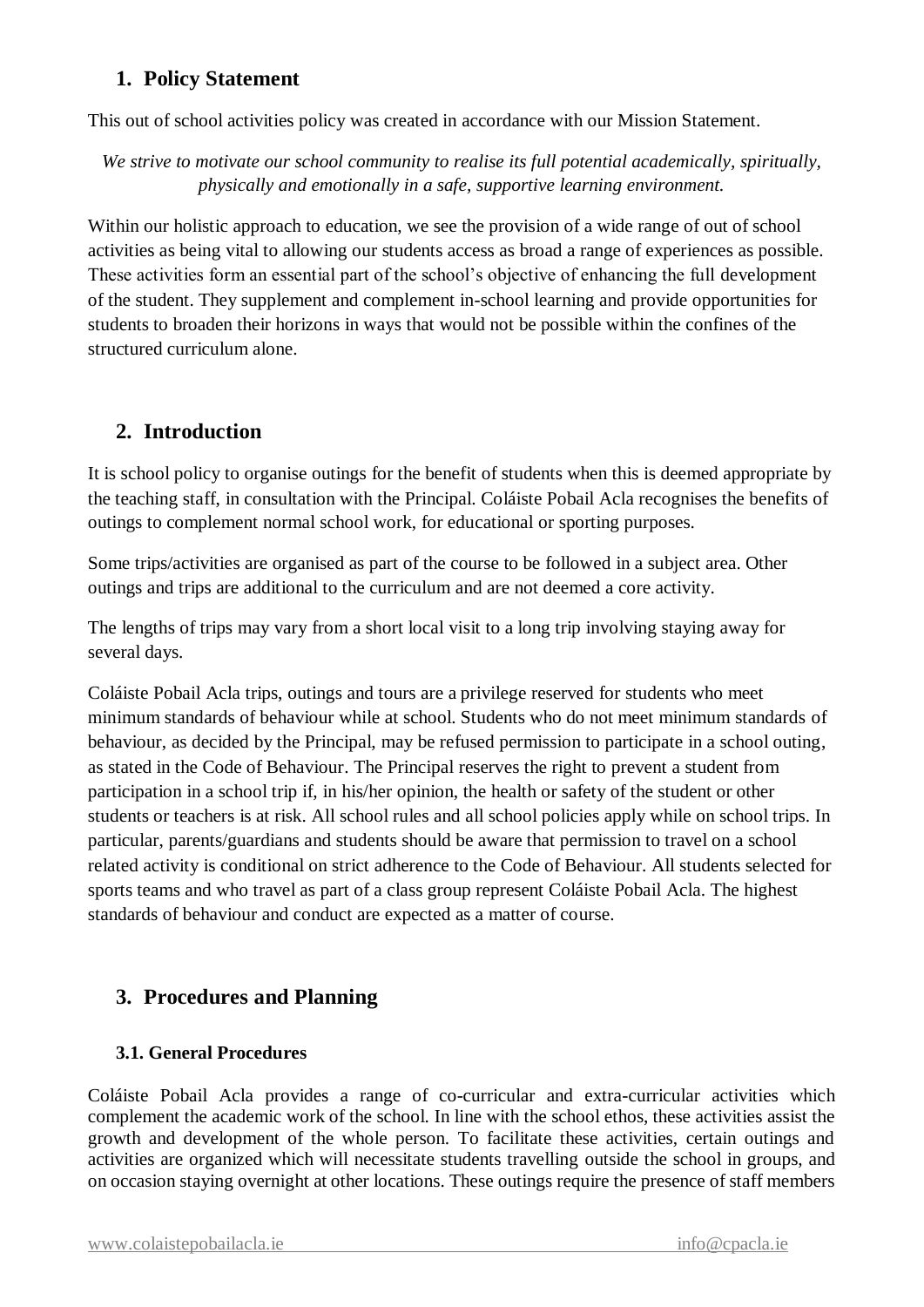as supervisors. To a large extent, teachers make themselves available to accompany and supervise outings/activities on a voluntary basis.

Individual teachers may organise out of school activities with the permission and at the discretion of school management.

Every care should be taken when planning out of school activities or trips. Where practicable, the group should be involved in the preparation of the trip. The school, on behalf of Mayo, Sligo and Leitrim ETB, take every measure to ensure the safety of students at all times. Therefore, the following procedures should be adhered to when teachers are accompanying students on school activities outside of the school grounds.

#### **3.2. Planning and Permission**

- 1. At the earliest opportunity, the lead teacher organising a trip will inform the Principal about the date, time and location of the intended activity and the students who will be away from class for the planned time. This may then be written into the Activities diary to avoid clashes with other activities.
- 2. For insurance purposes, residential trips must be notified to the Board of Management.
- 3. Costs to the school in relation to the activity should be discussed with the Principal.
- 4. Costs to the student should be made clear to the students well in advance of the activity, and clear deadlines given for the payment of monies.
- 5. Some students may not be able to afford the costs involved. There may be school funds that may be of help. These must be secured well in advance of the trip. School Management will aim to secure these funds as early as possible, and preferably at the beginning of the school year; the trip can then be planned for the appropriate time of year.
- 6. Teacher to decide, in consultation with the Principal, how many teachers are required for supervision. It is not advisable for one teacher to undertake supervision, other than for a very small number of students. Normal best practise is that two adults would accompany a class group on sporting and general activities. The ratio of teacher to pupil should reflect/be appropriate to the level of risk of the activity and the group involved.
- 7. Parents/guardians are invited to indicate to the Principal if they are willing to help out with supervision of Out of School Activities – steps will be taken to facilitate garda vetting and ETB approval in advance of any parent/guardian's participation.
- 8. As far as is practicable, when groups of mixed gender are away from the school on activities a male and female teacher will accompany the group.
- 9. If a bus is required, book well in advance. Make sure the destination, date, time of departure and arrival back, are clearly understood. Confirm the bus a few days in advance.

While every effort will be made to adhere to arranged times on trips we cannot always guarantee such times, for example where circumstances arise which are outside the control of staff involved.

#### **3.3. Notification and Consent**

If the activity involves entry onto private property, e.g., on a farm or a factory, ensure the owner's consent is obtained. Be prepared to explain the purpose of the activity. Proof of insurance cover may be required. As a rule, a letter of thanks will be sent to the individual/company involved.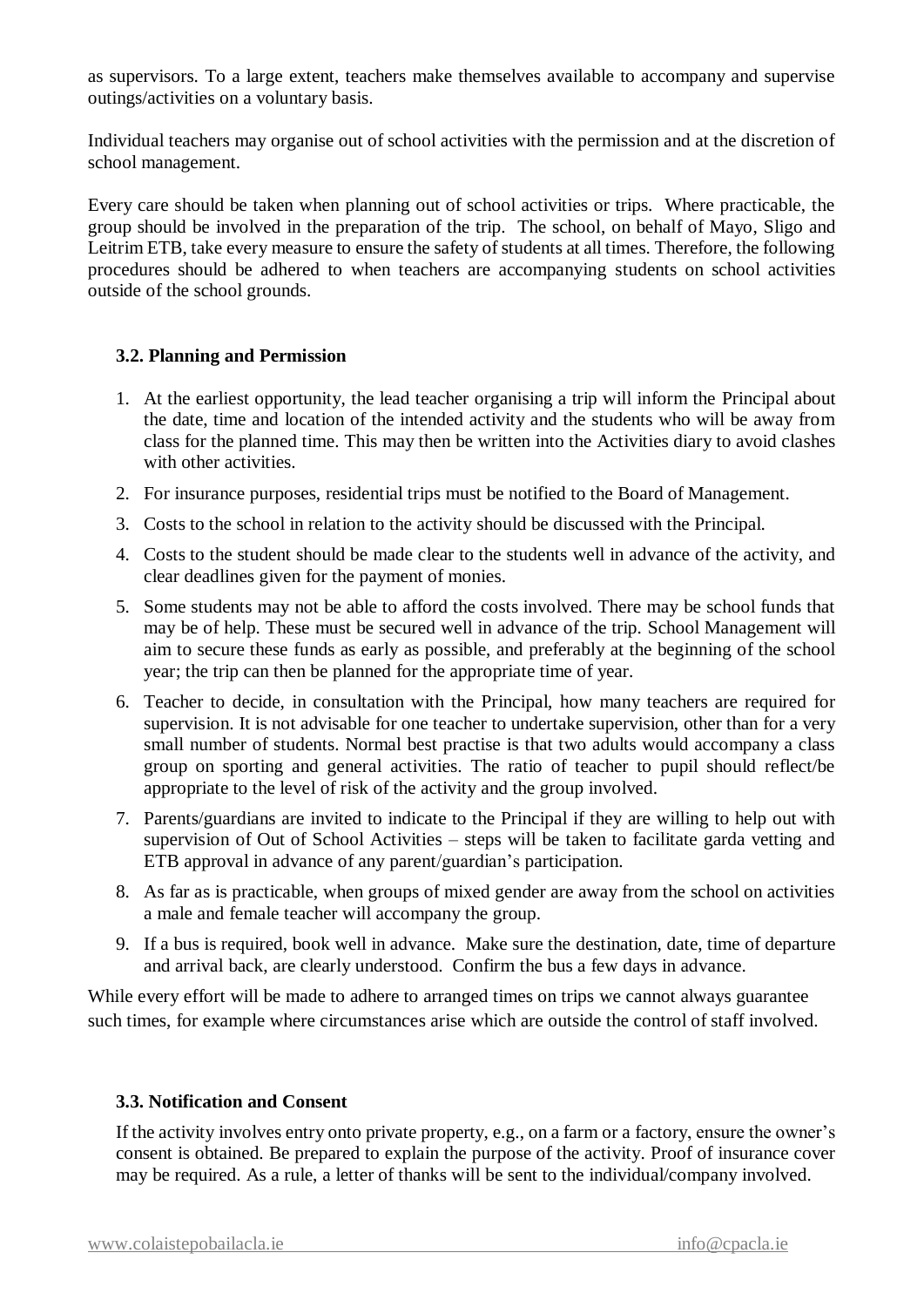Parents/guardians must be informed by letter or text of all activities outside of normal school hours.

Parents/guardians should be informed of the following:

- Date, time of departure and estimated time of arrival back in the school
- Cost
- Recommended clothing and footwear (if necessary)
- Lunch arrangements
- If there is an element of risk involved, make sure this is explained to parents.
- A contact number for the lead teacher
- Seek information on whether any student has medical conditions which might require special arrangements.
- Seek consent if the student is joining or leaving a school group at a location other than the school grounds.

Before residential visits or when pupils travel abroad or engage in adventure activities parents/guardians may be invited into school to attend a briefing meeting.

If a passport is required for the trip a photocopy of this must be supplied before the trip and the passport should remain in date for six months after the trip.

Medical consent will form part of the parental/guardian consent form for foreign and residential trips. Parents/Guardians will be asked to agree in writing to the pupil receiving emergency treatment, including anaesthetic or blood transfusion as considered necessary by the medical authorities. If the parent/guardian does not agree to this, the decision to permit the student to travel on the trip may be reviewed. Every effort by the lead teacher and accompanying staff will be taken to communicate directly and in a prompt manner in the event of a medical emergency.

Written parental/guardian consent may in some cases, be required, e.g. where students are under 18 or involved in school activities outside of normal school hours or in the instance of an overnight trip. Parents/guardians must give notice to the school if they intend to collect students early or on the route back to school.

# **4. Supervision**

Members of staff and/or parents/guardians/grandparents who have been Garda vetted will generally supervise students on out of school excursions. The number of staff/vetted volunteers which will accompany a group will be influenced by a number of factors including;

- The number of students travelling.
- The age of the students.
- The location of the trip.
- Additional supervision which may be provided at the trip destination.
- If the group will be dividing into smaller groups, each requiring supervision.
- The type of transport used.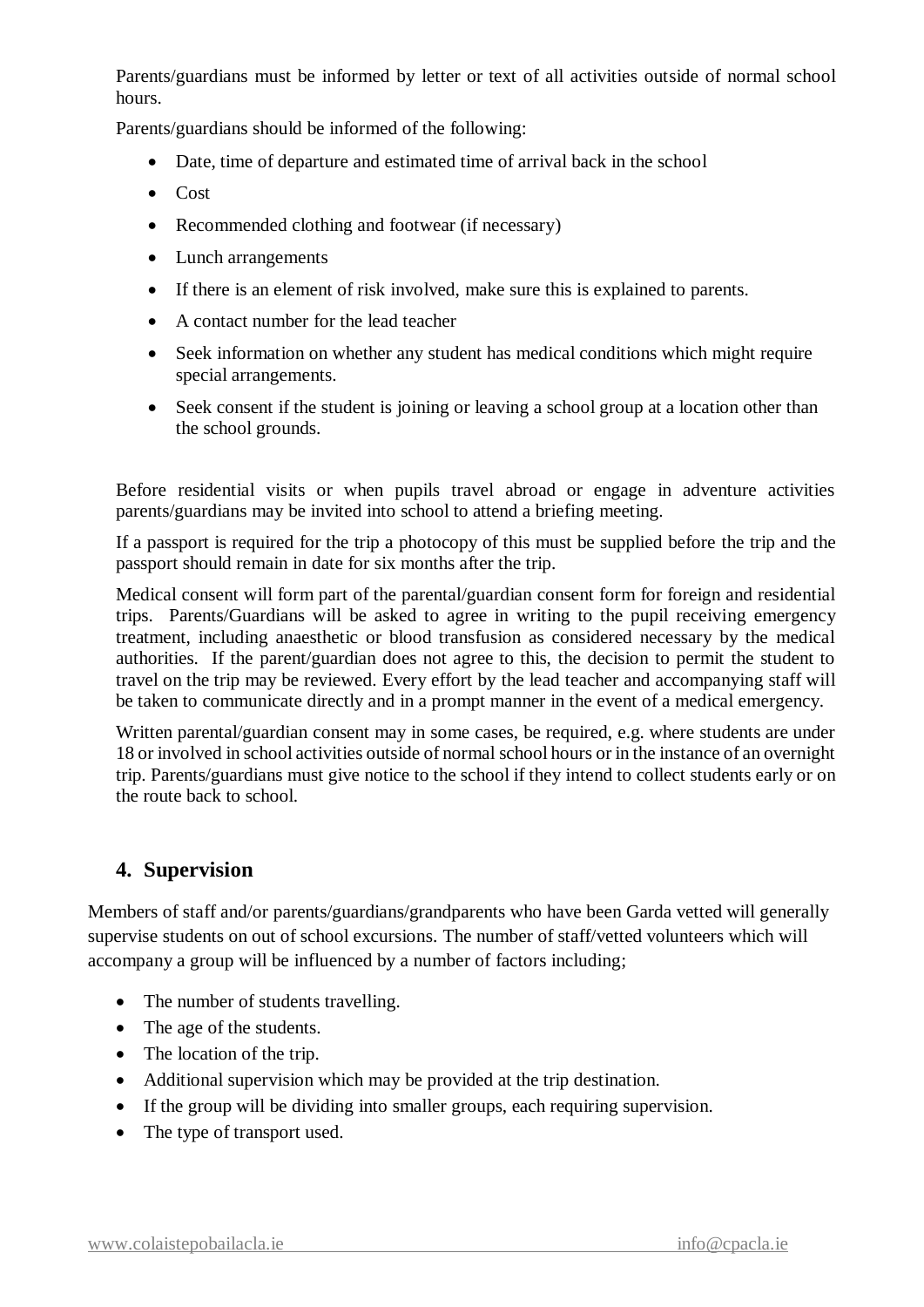Certain trips may facilitate shopping or recreation which may not be directly supervised. This situation will usually be indicated on the permission slip, itinerary or information letter sent to Parents/Guardian.

Coláiste Pobail Acla expects that all students travelling on an extended tour will display a level of maturity commensurate with their age. Students on trips which involve an overnight stay in Ireland or abroad will not be supervised on a 24-hour basis and all extended school tours will involve periods of time without direct supervision. Parents/guardians who are concerned that such a level of supervision is inappropriate should not permit their son/daughter to take part in such trips.

# **5. School Tours Abroad/Overnight Trips**

In general, overnight trips/tours occur in addition to the normal academic and extra-curricular programmes of Coláiste Pobail Acla. There is normally an additional charge.

Students who withdraw from a trip after a deposit, or full monies has been paid, may not be entitled to a refund. Similarly, a student who is prevented from travelling for disciplinary or safety reasons will not be entitled to a refund.

It is the responsibility of Parents/Guardians in conjunction with students to ensure that all documents necessary for travel abroad e.g. passport, identity card are up to date and in order. Coláiste Pobail Acla will not take responsibility for a student whose personal documentation is not in order and who is prevented from travelling abroad as a result.

Parent/guardians will receive a written overview/itinerary of overnight trips and will be required to give written consent to their son/daughter taking part on the trip. It will be the responsibility of Parents/Guardians to ensure that the organiser of a trip is aware of any special needs, medical or dietary issues. The member of staff organising the trip/activity will need to complete the Checklist for School Tours/Out of School Hours Activities (See Appendix 2) before the trip/activity can take place.

Students will be informed, prior to going on the trip that school rules apply on trips. A student may be sent home, at their Parent's/Guardian's expense, if the conduct of the student warrants it.

School tours can be of significant benefit in the educational, intellectual, cultural and social development of students. In many instances they reinforce the work taking place in the classroom.

# **6. Conduct and Uniform**

Pupils will be required to wear official school uniform on all trips unless otherwise decided by school management.

There is a direct relationship between the tick/detention system and the ability of a student to be allowed travel on trips away from school. Furthermore, the Code of Behaviour of Coláiste Pobail Acla should be adopted during all school tours or trips.

Students travelling abroad will be made aware of any legal and/or cultural differences that impact on expected behaviour in the destination country, and are expected to behave in accordance with these the legal/cultural requirements/expectations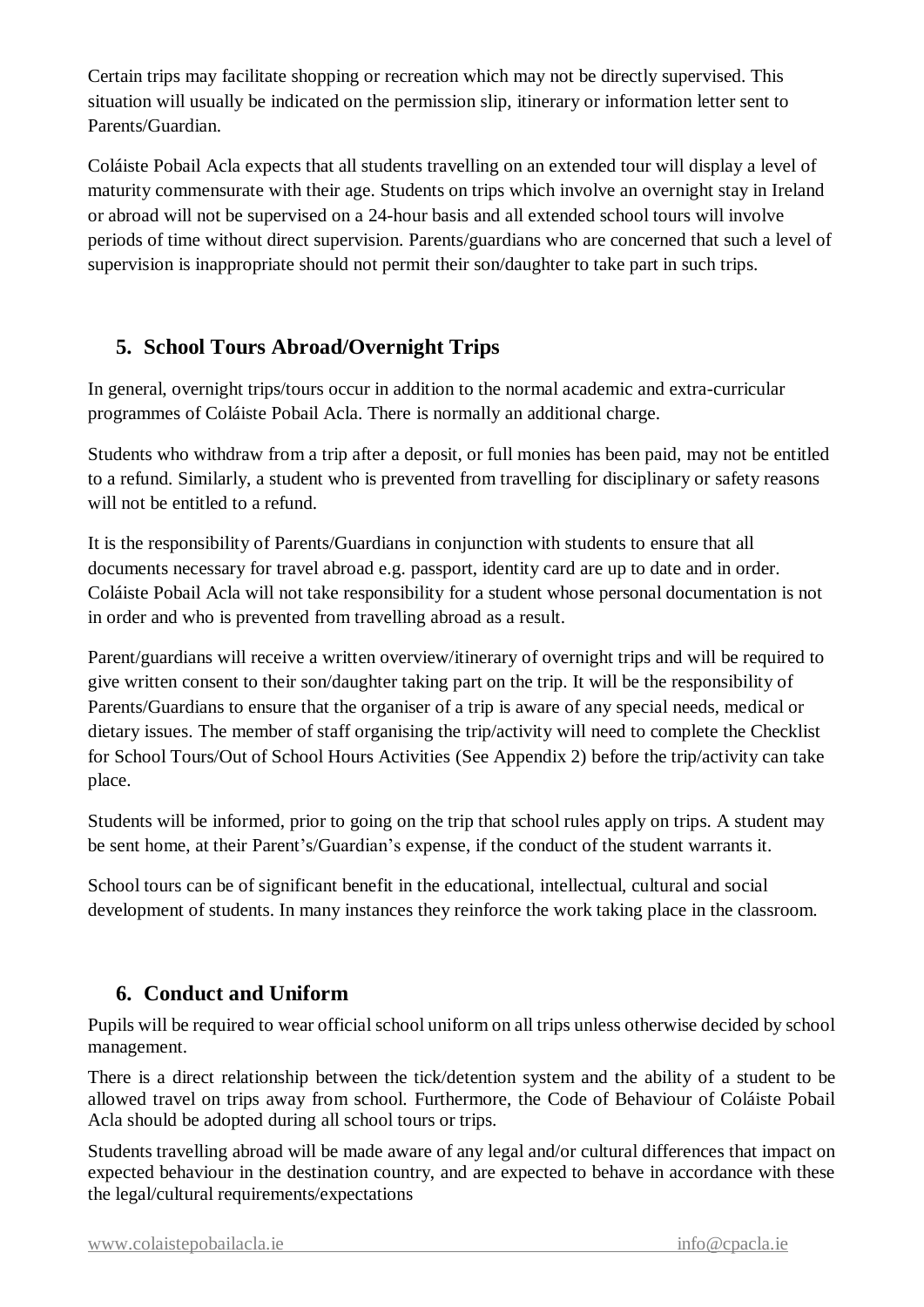In the event of a student suffering an injury or requiring medical attention.

- One teacher (Teacher 1) will accompany that student to the medical centre.
- The remaining staff will accompany the rest of the group.
- Teacher 1 will contact the parent/guardian and then the school of the event. If Teacher 1 cannot reach a parent/guardian, the school will continue to try to make contact on their behalf, thereby allowing Teacher 1 to focus on the injured student.
- The group may return by bus or otherwise to school.
- Additional staff may leave the school to assist Teacher 1 or to meet the group.

#### Code of Behaviour

Students are expected to respect the authority of their teachers and adhere to the Code of Behaviour at all times. Failure to do so may result in the imposition of sanctions. Students may be required to use a breathalyser to analyse blood alcohol content in their system. Failure to provide this sample will result in sanctions being applied by the teacher in charge or school management. Additional rules may be put in place for the safety and wellbeing of students depending on the nature of the tour.

#### Criteria for participation in school tours:

The student must have demonstrated an attitude of co-operation in all areas of school life.

- The student must have demonstrated an adherence to the school Code of Behaviour.
- An appropriate level of attendance is required. (Defined by School Management)
- Parental/guardian consent form must be signed prior to departure.
- The student must be willing to provide a sample of breath when required by the teacher/person in charge.
- Payment of tour fee prior to departure.
- Student Insurance must be in place.

# **7. Health and Safety**

Health and safety of students and supervisors is our main priority when organising and taking a school trip or tour. Teachers taking any trip will exercise due care, common sense and judgement when issues of health and safety arise. Parents/guardians of students who have special needs, a medical condition, or who are on medication of any kind, should notify the teacher/s in charge of this and any medication being taken.

In case of an accident, staff will normally apply basic first aid only. Expert medical attention will be sought should this be thought necessary. On return from, or during, any trip staff may advise a parent/guardian to seek medical advice, should they deem this appropriate.

Where a serious accident occurs, staff will seek medical assistance as a priority and contact the school to inform the office of events. Parents/guardians will be contacted as soon as possible by the school.

Please note: School staff are not medical professionals.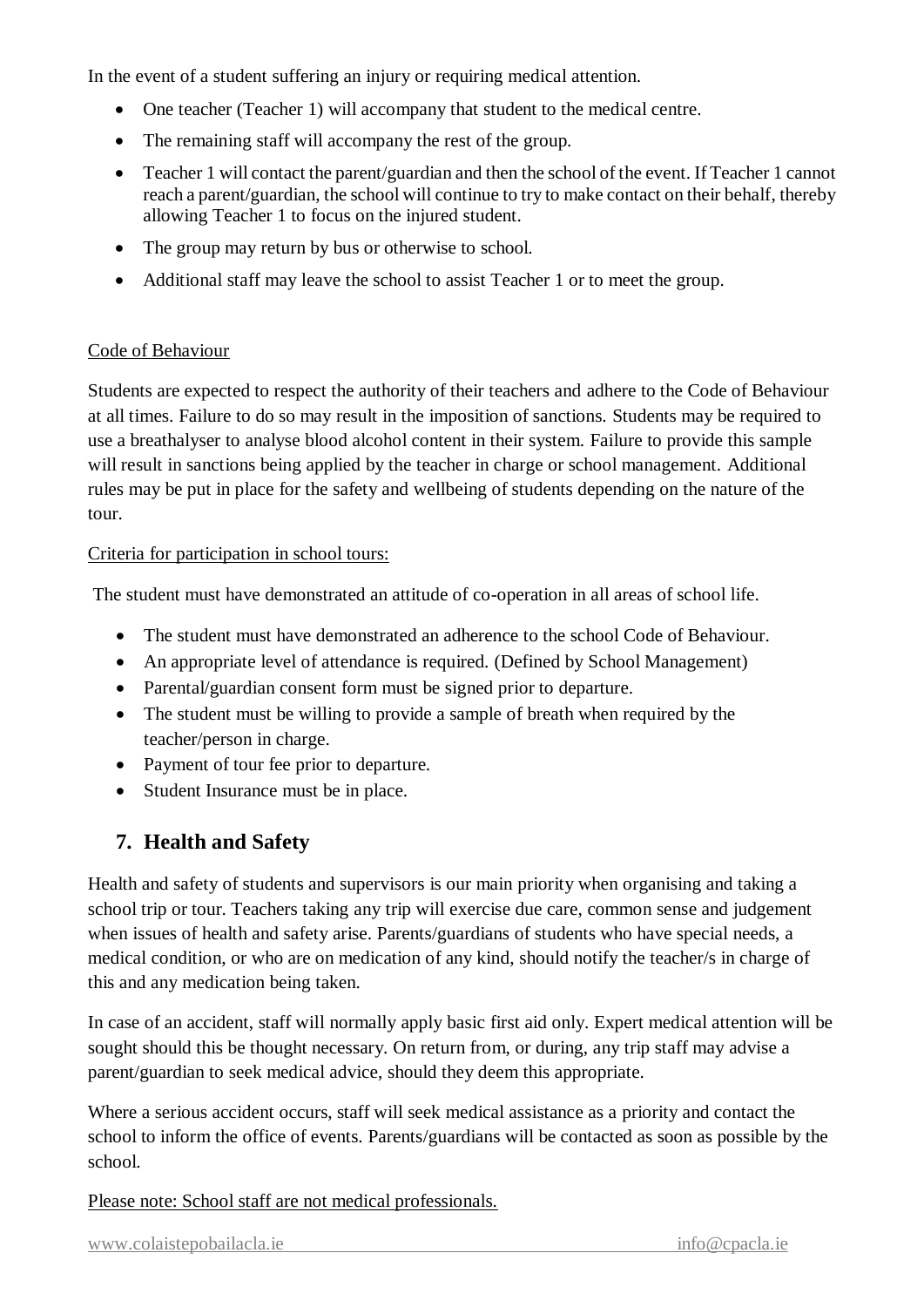Coláiste Pobail Acla requires that all students are covered under the school insurance policy, and the school returns details of all students to the insurer for this purpose. Specific activities are excluded from this policy and Parents/Guardians may request to see these.

#### **8. Declaration**

This Coláiste Pobail Acla Policy was formed following consultation with all staff, members of the Board of Management, Parents and the Student Council. It is recommended that this policy be reviewed every three years or whenever it is deemed necessary by School Management. It was adopted by the Board of Management of Coláiste Pobail Acla on:

|  |                                             | Date: $\qquad \qquad$        |
|--|---------------------------------------------|------------------------------|
|  | Mr. Pat Kilbane                             |                              |
|  | Chairperson of the Board of Management      |                              |
|  |                                             |                              |
|  |                                             |                              |
|  |                                             | Date: $\qquad \qquad \qquad$ |
|  | Mr. Paul Fahy                               |                              |
|  | Board Secretary & School Principal (Acting) |                              |
|  |                                             |                              |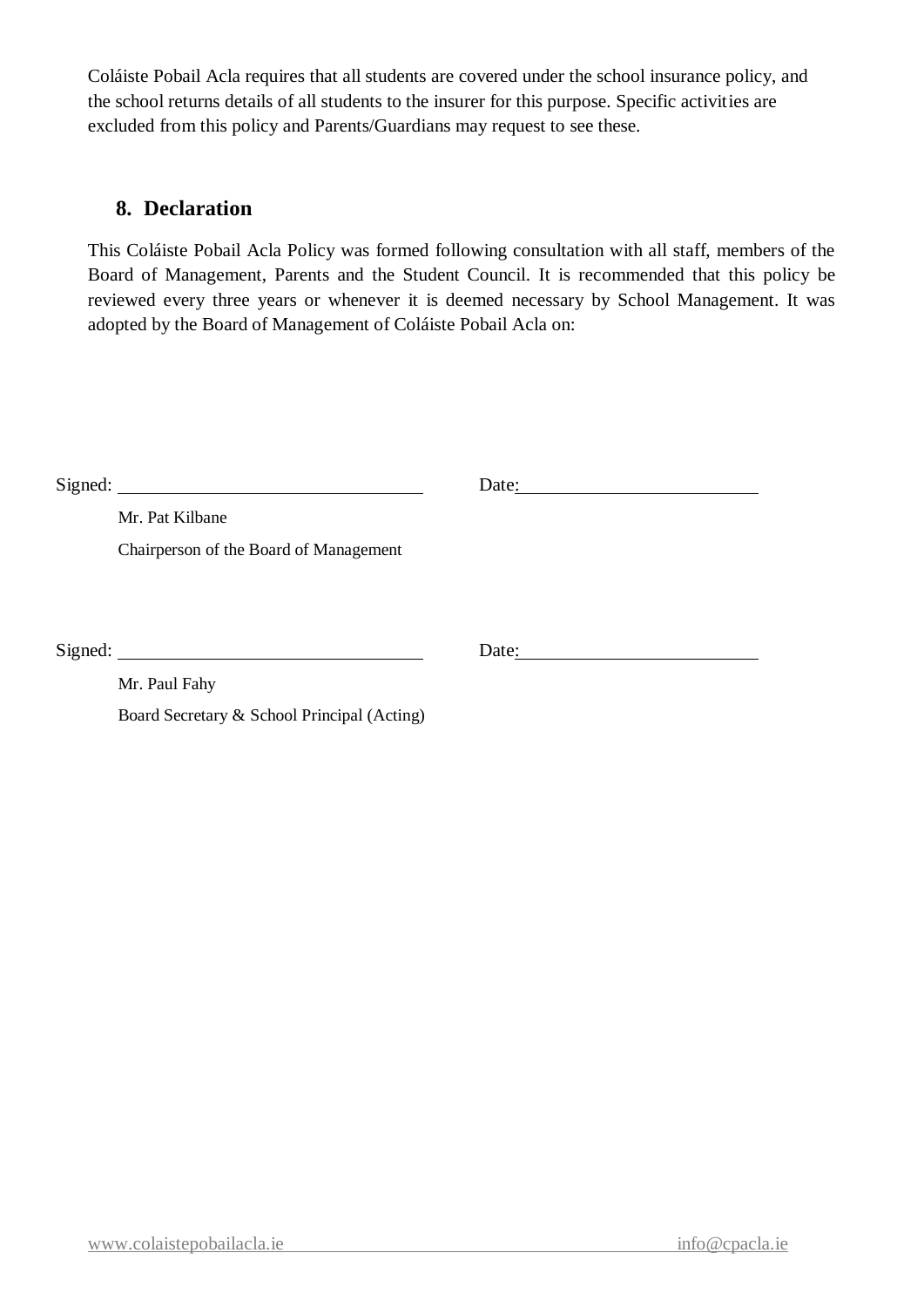# **Appendix 1 - Acronyms**

Below is a list of abbreviations used across several Coláiste Pobail Acla policies and documents.

| <b>ASC</b><br><b>Autistic Spectrum Condition</b><br><b>Board of Management</b><br><b>BOM</b><br><b>Behaviour Support Plan</b><br><b>BSP</b><br><b>CAMHS</b><br>Child and Adolescent Mental Health Services<br><b>CAT</b><br><b>Cognitive Ability Test</b><br><b>CPNS</b><br><b>Child Protection Notification System</b><br>Civic, Social and Political Education<br><b>CSPE</b><br>Deputy Designated Liaison Person<br><b>DDLP</b><br>Delivering Equality of Education in Schools<br><b>DEIS</b><br>Department of Education and Science<br><b>DES</b><br><b>Designated Liaison Person</b><br><b>DLP</b><br><b>Education Plan</b><br>EP<br><b>Education for Persons with Special Educational Needs</b><br><b>EPSEN</b><br><b>ETB</b><br><b>Education and Training Board</b><br><b>GRT</b><br><b>Group Reading Test</b><br>Home School Community Liaison Officer<br><b>HSCLO</b><br><b>Health Service Executive</b><br><b>HSE</b><br>Information and Communication Technology<br><b>ICT</b><br><b>Individual Education Plan</b><br><b>IEP</b><br><b>JCSP</b><br>Junior Certificate Schools Programme<br><b>LCVP</b><br>Leaving Certificate Vocational Programme<br><b>LGBT</b><br>Lesbian, Gay, Bisexual, Transgender<br>Multi Use Games Area<br><b>MUGA</b><br><b>National Behaviour Support Service</b><br><b>NBSS</b> |
|------------------------------------------------------------------------------------------------------------------------------------------------------------------------------------------------------------------------------------------------------------------------------------------------------------------------------------------------------------------------------------------------------------------------------------------------------------------------------------------------------------------------------------------------------------------------------------------------------------------------------------------------------------------------------------------------------------------------------------------------------------------------------------------------------------------------------------------------------------------------------------------------------------------------------------------------------------------------------------------------------------------------------------------------------------------------------------------------------------------------------------------------------------------------------------------------------------------------------------------------------------------------------------------------------------------------|
|                                                                                                                                                                                                                                                                                                                                                                                                                                                                                                                                                                                                                                                                                                                                                                                                                                                                                                                                                                                                                                                                                                                                                                                                                                                                                                                        |
|                                                                                                                                                                                                                                                                                                                                                                                                                                                                                                                                                                                                                                                                                                                                                                                                                                                                                                                                                                                                                                                                                                                                                                                                                                                                                                                        |
|                                                                                                                                                                                                                                                                                                                                                                                                                                                                                                                                                                                                                                                                                                                                                                                                                                                                                                                                                                                                                                                                                                                                                                                                                                                                                                                        |
|                                                                                                                                                                                                                                                                                                                                                                                                                                                                                                                                                                                                                                                                                                                                                                                                                                                                                                                                                                                                                                                                                                                                                                                                                                                                                                                        |
|                                                                                                                                                                                                                                                                                                                                                                                                                                                                                                                                                                                                                                                                                                                                                                                                                                                                                                                                                                                                                                                                                                                                                                                                                                                                                                                        |
|                                                                                                                                                                                                                                                                                                                                                                                                                                                                                                                                                                                                                                                                                                                                                                                                                                                                                                                                                                                                                                                                                                                                                                                                                                                                                                                        |
|                                                                                                                                                                                                                                                                                                                                                                                                                                                                                                                                                                                                                                                                                                                                                                                                                                                                                                                                                                                                                                                                                                                                                                                                                                                                                                                        |
|                                                                                                                                                                                                                                                                                                                                                                                                                                                                                                                                                                                                                                                                                                                                                                                                                                                                                                                                                                                                                                                                                                                                                                                                                                                                                                                        |
|                                                                                                                                                                                                                                                                                                                                                                                                                                                                                                                                                                                                                                                                                                                                                                                                                                                                                                                                                                                                                                                                                                                                                                                                                                                                                                                        |
|                                                                                                                                                                                                                                                                                                                                                                                                                                                                                                                                                                                                                                                                                                                                                                                                                                                                                                                                                                                                                                                                                                                                                                                                                                                                                                                        |
|                                                                                                                                                                                                                                                                                                                                                                                                                                                                                                                                                                                                                                                                                                                                                                                                                                                                                                                                                                                                                                                                                                                                                                                                                                                                                                                        |
|                                                                                                                                                                                                                                                                                                                                                                                                                                                                                                                                                                                                                                                                                                                                                                                                                                                                                                                                                                                                                                                                                                                                                                                                                                                                                                                        |
|                                                                                                                                                                                                                                                                                                                                                                                                                                                                                                                                                                                                                                                                                                                                                                                                                                                                                                                                                                                                                                                                                                                                                                                                                                                                                                                        |
|                                                                                                                                                                                                                                                                                                                                                                                                                                                                                                                                                                                                                                                                                                                                                                                                                                                                                                                                                                                                                                                                                                                                                                                                                                                                                                                        |
|                                                                                                                                                                                                                                                                                                                                                                                                                                                                                                                                                                                                                                                                                                                                                                                                                                                                                                                                                                                                                                                                                                                                                                                                                                                                                                                        |
|                                                                                                                                                                                                                                                                                                                                                                                                                                                                                                                                                                                                                                                                                                                                                                                                                                                                                                                                                                                                                                                                                                                                                                                                                                                                                                                        |
|                                                                                                                                                                                                                                                                                                                                                                                                                                                                                                                                                                                                                                                                                                                                                                                                                                                                                                                                                                                                                                                                                                                                                                                                                                                                                                                        |
|                                                                                                                                                                                                                                                                                                                                                                                                                                                                                                                                                                                                                                                                                                                                                                                                                                                                                                                                                                                                                                                                                                                                                                                                                                                                                                                        |
|                                                                                                                                                                                                                                                                                                                                                                                                                                                                                                                                                                                                                                                                                                                                                                                                                                                                                                                                                                                                                                                                                                                                                                                                                                                                                                                        |
|                                                                                                                                                                                                                                                                                                                                                                                                                                                                                                                                                                                                                                                                                                                                                                                                                                                                                                                                                                                                                                                                                                                                                                                                                                                                                                                        |
|                                                                                                                                                                                                                                                                                                                                                                                                                                                                                                                                                                                                                                                                                                                                                                                                                                                                                                                                                                                                                                                                                                                                                                                                                                                                                                                        |
|                                                                                                                                                                                                                                                                                                                                                                                                                                                                                                                                                                                                                                                                                                                                                                                                                                                                                                                                                                                                                                                                                                                                                                                                                                                                                                                        |
|                                                                                                                                                                                                                                                                                                                                                                                                                                                                                                                                                                                                                                                                                                                                                                                                                                                                                                                                                                                                                                                                                                                                                                                                                                                                                                                        |
|                                                                                                                                                                                                                                                                                                                                                                                                                                                                                                                                                                                                                                                                                                                                                                                                                                                                                                                                                                                                                                                                                                                                                                                                                                                                                                                        |
| National Centre for the Blind Ireland<br><b>NCBI</b>                                                                                                                                                                                                                                                                                                                                                                                                                                                                                                                                                                                                                                                                                                                                                                                                                                                                                                                                                                                                                                                                                                                                                                                                                                                                   |
| <b>NCSE</b><br>National Council for Special Education                                                                                                                                                                                                                                                                                                                                                                                                                                                                                                                                                                                                                                                                                                                                                                                                                                                                                                                                                                                                                                                                                                                                                                                                                                                                  |
| National Educational Phycological Service<br><b>NEPS</b>                                                                                                                                                                                                                                                                                                                                                                                                                                                                                                                                                                                                                                                                                                                                                                                                                                                                                                                                                                                                                                                                                                                                                                                                                                                               |
| National Education and Welfare Board<br><b>NEWB</b>                                                                                                                                                                                                                                                                                                                                                                                                                                                                                                                                                                                                                                                                                                                                                                                                                                                                                                                                                                                                                                                                                                                                                                                                                                                                    |
| <b>NLN</b><br><b>National Learning Network</b>                                                                                                                                                                                                                                                                                                                                                                                                                                                                                                                                                                                                                                                                                                                                                                                                                                                                                                                                                                                                                                                                                                                                                                                                                                                                         |
| <b>Occupational Therapy</b><br><b>OT</b>                                                                                                                                                                                                                                                                                                                                                                                                                                                                                                                                                                                                                                                                                                                                                                                                                                                                                                                                                                                                                                                                                                                                                                                                                                                                               |
| PC<br><b>Pastoral Care</b>                                                                                                                                                                                                                                                                                                                                                                                                                                                                                                                                                                                                                                                                                                                                                                                                                                                                                                                                                                                                                                                                                                                                                                                                                                                                                             |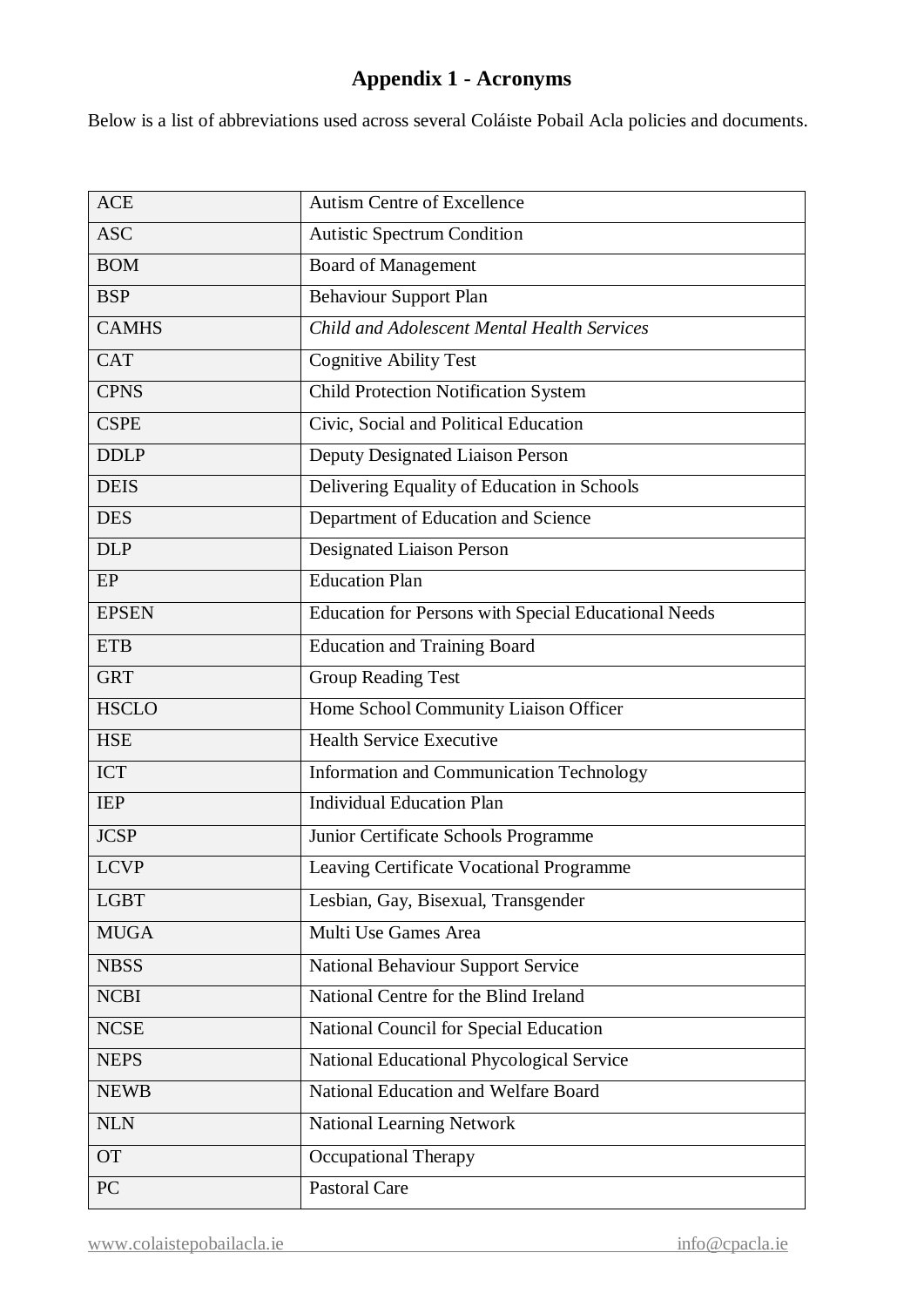| <b>PE</b>    | Physical Education                                   |
|--------------|------------------------------------------------------|
| <b>RACE</b>  | Reasonable Accomodations at Certificate Examinations |
| <b>RE</b>    | Religious Education                                  |
| <b>RSE</b>   | Relationships and Sexuality Education                |
| <b>SCP</b>   | <b>School Completion Programme</b>                   |
| <b>SEN</b>   | <b>Special Educational Needs</b>                     |
| <b>SENO</b>  | Special Educational Needs Officer                    |
| <b>SESS</b>  | <b>Special Education Support Service</b>             |
| <b>SETS</b>  | <b>Special Education Teacher Support</b>             |
| <b>SNA</b>   | <b>Special Needs Assistant</b>                       |
| <b>SPHE</b>  | Social, Personal and Health Education                |
| <b>SSE</b>   | <b>School Self Evaluation</b>                        |
| <b>TUSLA</b> | Child and Family Agency                              |
| <b>TY</b>    | <b>Transition Year</b>                               |